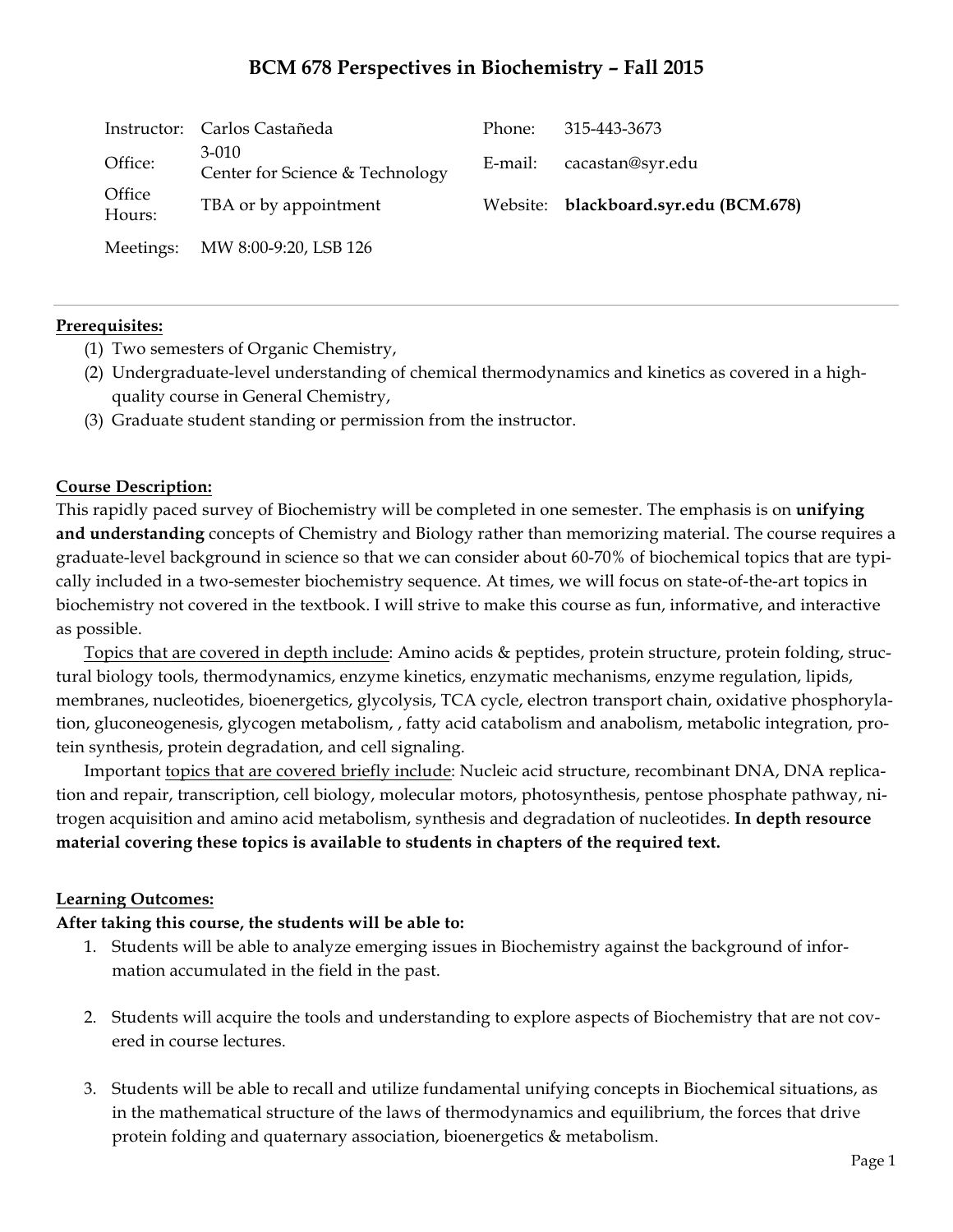### **Requirements:**

All students must purchase the Biochemistry textbook: R.H. Garrett and C.M. Grisham, *Biochemistry*, 5th edition (2013) ISBN: 978-1-133-10629-6 Several options are available for you:

Option 1. Purchase the textbook and OWL homework from http://www.cengagebrain.com/course/1-20NL3CU

Option 2. Purchase the textbook and OWL homework direct from the SU bookstore.

### **Supplementary Reading Material:**

Voet and Voet. *Biochemistry*, 4th edition (2011) – very thorough and detail-oriented textbook. Berg, Tymoczko, Stryer. *Biochemistry*, 7<sup>th</sup> edition (2012) – text commonly used in undergraduate courses.

### **Grading:**

Problem sets (20%), 3 exams (total 55%), final in-class presentation (15%), and participation (10%).

A-/A: >85-100% B-/B/B+: >70-85% C-/C/C+: 60-70%

This grading scale is approximate.

It is very important that you keep up with the course reading material, as we will cover a lot in a short period of time. For this reason, we will have occasional problem sets and JITT (just-in-time teaching) exercises (part of your participation grade) to ensure that topics are reinforced and that course material is being read PRIOR to class.

Participation is key. You are expected to attend all lectures.

Exams will consist of multiple-choice, short-answer questions, etc. I encourage all of you to work together to teach each other. The best way to learn something is to teach. However, you are expected to complete all assignments ON YOUR OWN.

This is all meant to help you, the student, master the course material. If you have any questions or concerns, feel free to contact me for an appointment or see me during office hours. Let me know if something is unclear!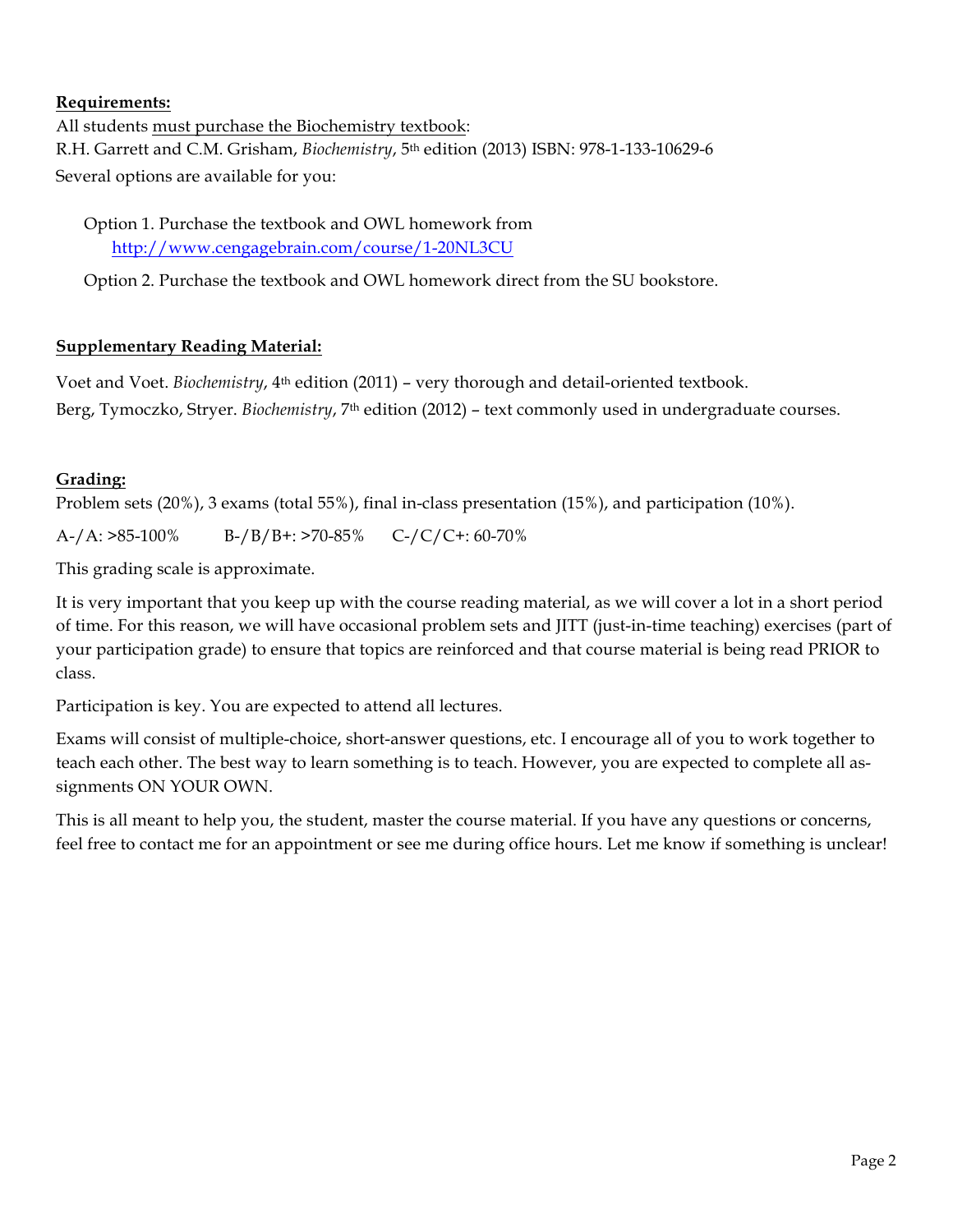#### **Course Specific Policies on attendance, late work, make up work, examinations if outside normal class time, etc.:**

Students should make an appointment with the lecturer to discuss items outside normal lecture times. A student who misses a lecture should contact the instructor.

## **Academic Integrity**

Syracuse University's academic integrity policy reflects the high value that we, as a university community, place on honesty in academic work. The policy defines our expectations for academic honesty and holds students accountable for the integrity of all work they submit. Students should understand that it is their responsibility to learn about course-specific expectations, as well as about university-wide academic integrity expectations. The university policy governs appropriate citation and use of sources, the integrity of work submitted in exams and assignments, and the veracity of signatures on attendance sheets and other verification of participation in class activities. The policy also prohibits students from submitting the same written work in more than one class without receiving written authorization in advance from both instructors. The presumptive penalty for a first instance of academic dishonesty by an undergraduate student is course failure, accompanied by a transcript notation indicating that the failure resulted from a violation of academic integrity policy. The presumptive penalty for a first instance of academic dishonesty by a graduate student is suspension or expulsion. SU students are required to read an online summary of the university's academic integrity expectations and provide an electronic signature agreeing to abide by them twice a year during pre-term check-in on MySlice. For more information and the complete policy, see http://academicintegrity.syr.edu.

## **Disability-Related Accommodations**

If you believe that you need accommodations for a disability, please contact the Office of Disability Services (ODS), http://disabilityservices.syr.edu, located at 804 University Avenue, room 309, or call 315-443-4498 for an appointment to discuss your needs and the process for requesting accommodations. ODS is responsible for coordinating disability-related accommodations and will issue "Accommodation Authorization Letters" to students with documented disabilities as appropriate. Since accommodations may require early planning and generally are not provided retroactively, please contact ODS as soon as possible.

You are also welcome to contact me privately to discuss your academic needs although I cannot arrange for disability-related accommodations.

## **Religious Observances Policy**

SU religious observances policy, found at http://supolicies.syr.edu/emp\_ben/religious\_observance.htm, recognizes the diversity of faiths represented among the campus community and protects the rights of students, faculty, and staff to observe religious holidays according to their tradition. Under the policy, students are provided an opportunity to make up any examination, study, or work requirements that may be missed due to are religious observance provided they notify their instructors before the end of the second week of classes. For fall and spring semesters, an online notification process is available through

MySlice/StudentServices/Enrollment/MyReligiousObservances from the first day of class until the end of the second week of class.